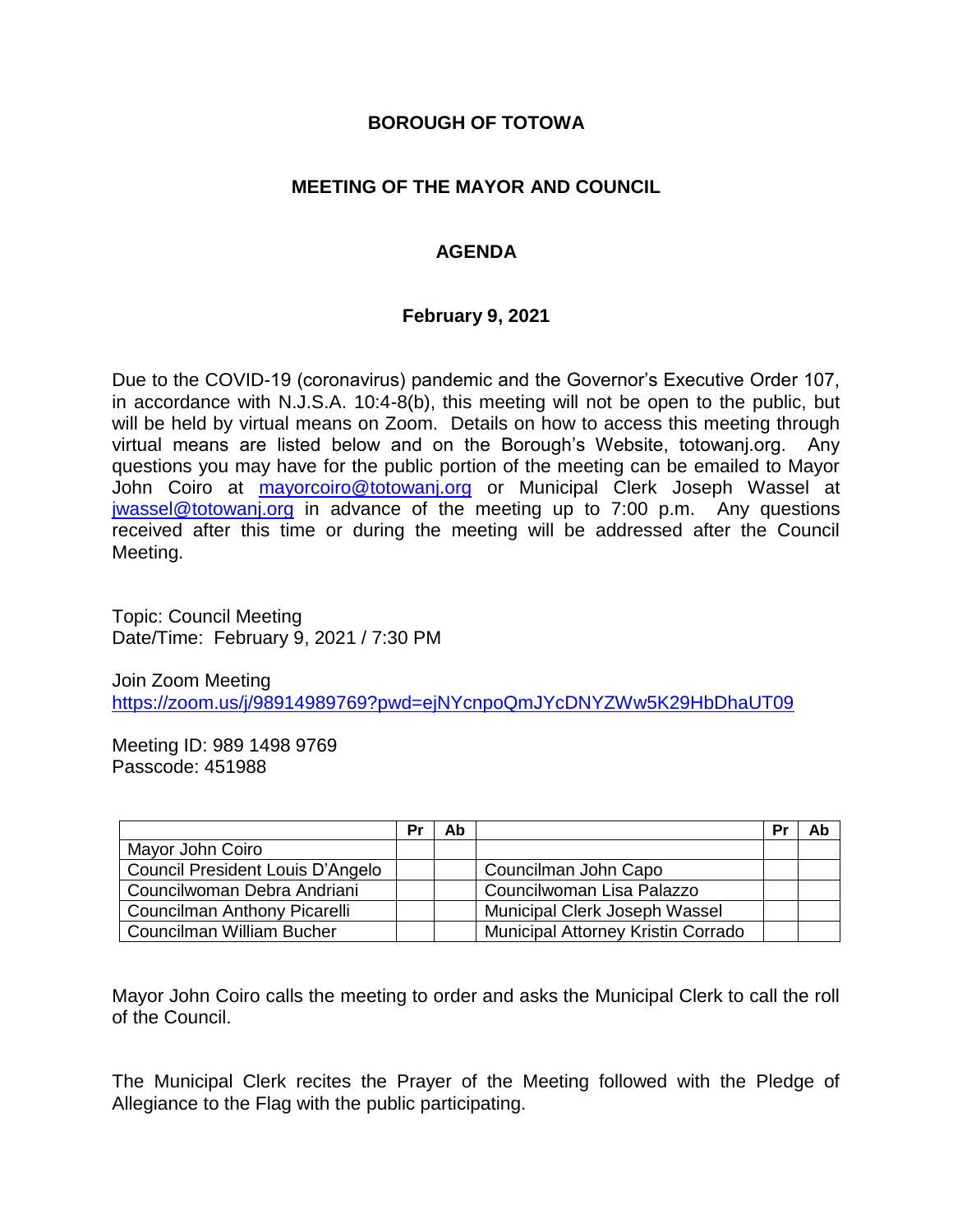The Statement of the Meeting (Open Public Meetings Act) is read by the Municipal Clerk.

Report from Members of the Council, Municipal Clerk and Municipal Attorney.

Mayor Coiro will announce if any citizens emailed any questions pertaining to the public portion of the meeting.

# **CITIZENS HEARD:**

Any questions you may have for the public portion of the meeting can be emailed to Mayor John Coiro at [mayorcoiro@totowanj.org](mailto:mayorcoiro@totowanj.org) or Municipal Clerk Joseph Wassel at [jwassel@totowanj.org](mailto:jwassel@totowanj.org) in advance of the meeting up to 7:00 p.m.

Minutes of the Mayor and Council for the meeting of January 26, 2021.

# **COMMITTEE ON FINANCE: PICARELLI, D'ANGELO, CAPO.**

Resolution No. 2021-04 for the payment of bills.

Recommendation of the Committee to appoint a Plumbing Sub-Code Official.

Appointment by the Mayor.

Confirm the appointment.